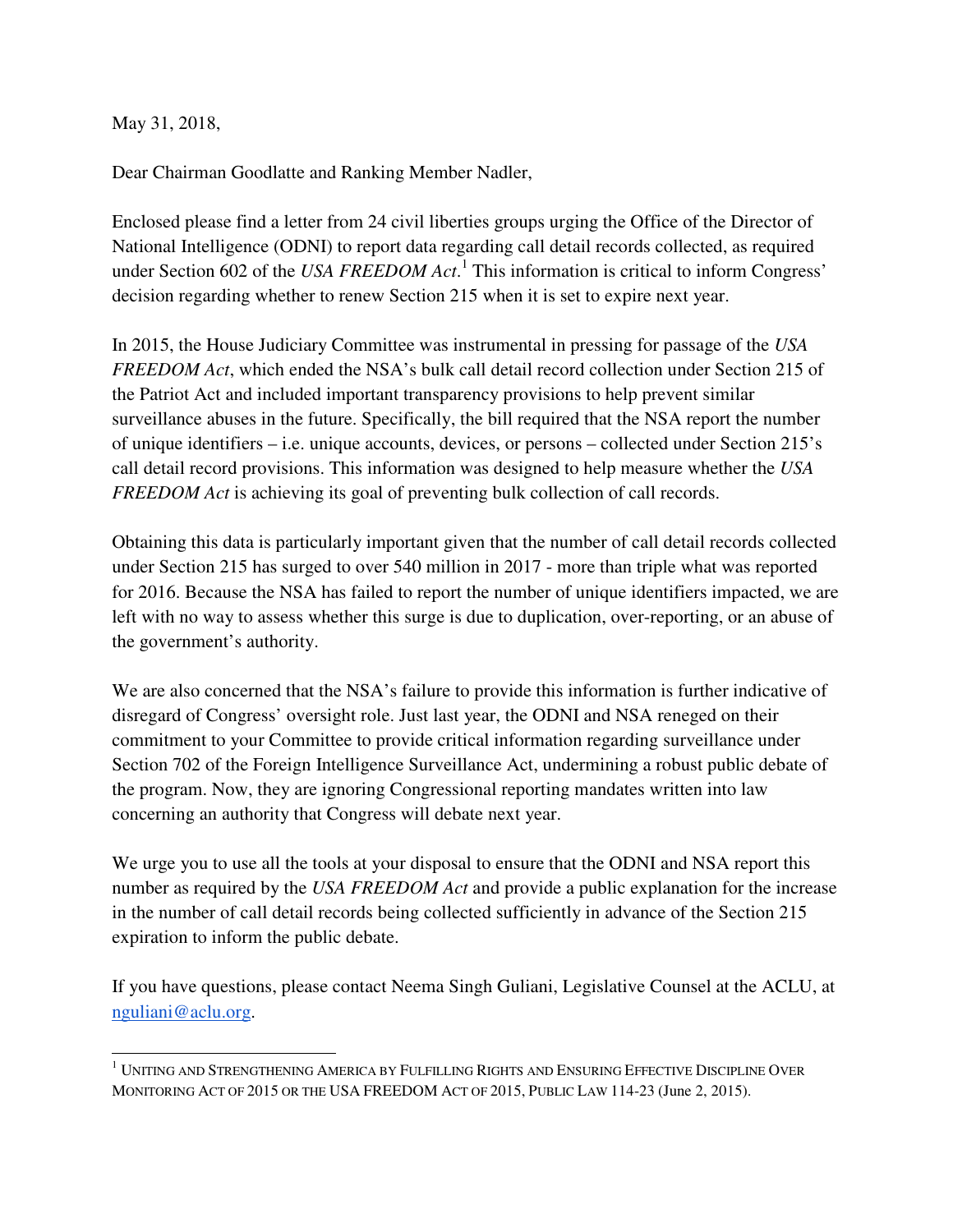## Sincerely,

Access Now American Civil Liberties Union American-Arab Anti-Discrimination Committee Archivists Roundtable of Metropolitan New York (ART) Brennan Center for Justice at NYU School of Law Campaign for Liberty Center for Democracy & Technology Constitutional Alliance Defending Rights & Dissent Due Process Institute Electronic Frontier Foundation Electronic Privacy Information Center (EPIC) Government Accountability Project Government Information Watch Liberty Coalition National Association of Criminal Defense Lawyers National Coalition Against Censorship New America's Open Technology Institute Open the Government R Street Institute Reporters Committee for Freedom of the Press Restore The Fourth, Inc. TechFreedom The Constitution Project at POGO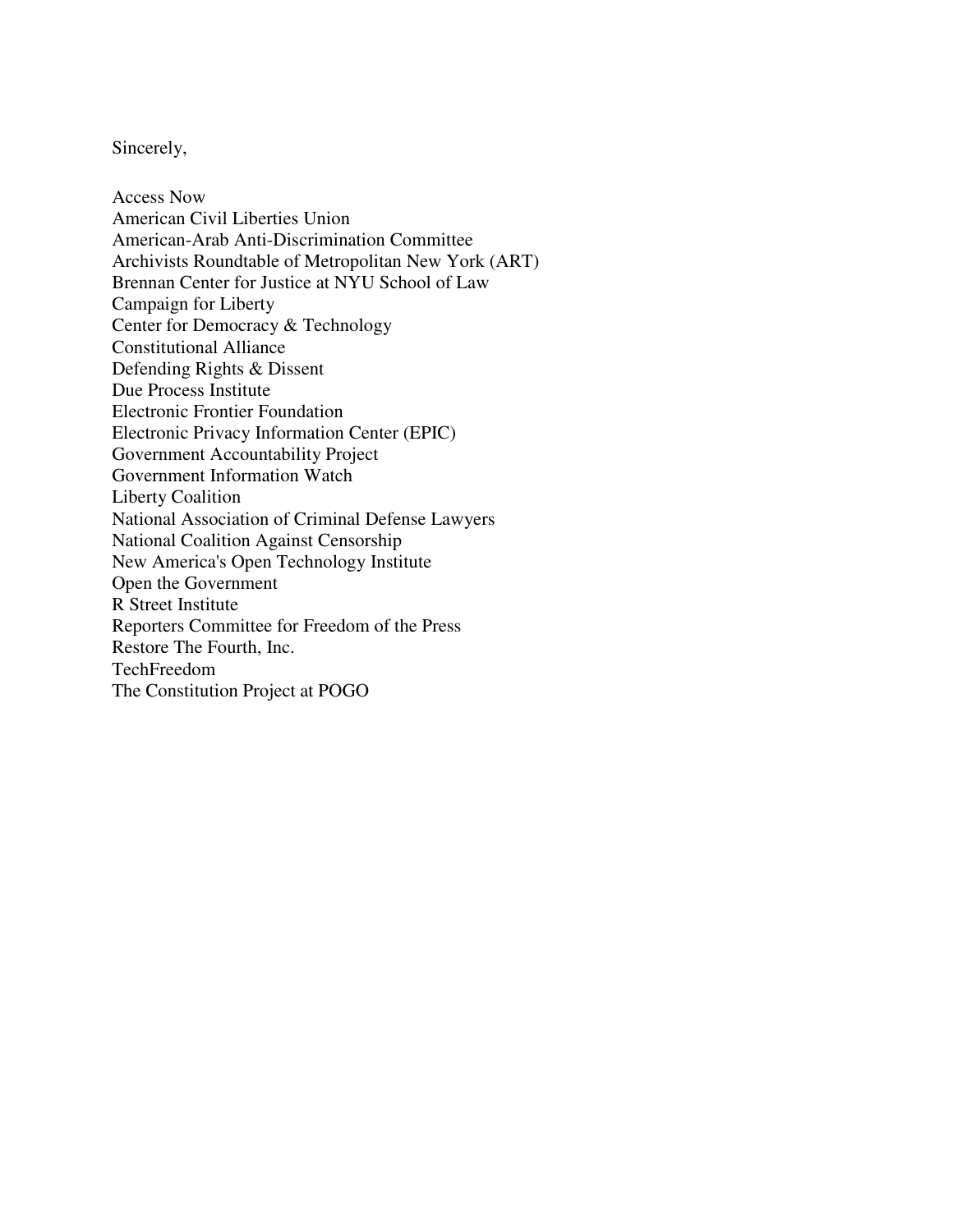May 31, 2018

Hon. Daniel Coats Director, Office of the Director of National Intelligence Washington, DC 20511

Dear Director Coats,

The undersigned groups write to express our objection to the Office of the Director of National Intelligence's continued failure to publicly report data as required under Section 602 of the *USA FREEDOM Act.<sup>1</sup>* We urge you to report this information (including retroactively for 2016 and 2017) sufficiently in advance of Section 215's expiration next year to inform the public debate over the law.

The *USA FREEDOM Act* was passed in direct response to disclosures that revealed that the NSA had been systematically abusing its authority in order to unlawfully spy on Americans. For over a decade, the NSA collected call detail records of virtually every single American on an ongoing basis. The NSA justified this expansive program based on its flawed reading of Section 215 of the Patriot Act – an interpretation that was ultimately ruled unlawful by a Court of Appeals which characterized it as "unprecedented and unwarranted."<sup>2</sup> Independent overseers noted that the program persisted in part due to efforts by the intelligence community to keep it secret from the public and members of Congress, undermining public debate and oversight.<sup>3</sup>

The *USA FREEDOM Act* ended this illegal program and included transparency provisions to help ensure that the public and Congress were never again left in the dark about such staggering abuses of Section 215. Key among these transparency provisions is a requirement that the NSA report the number of "unique identifiers" – i.e. unique accounts, persons, or devices – that are swept up in the NSA's Section 215 call detail record program. This data point is critical to measure the number of individuals impacted by the program and the extent to which the bill has successfully prevented bulk collection under this authority. Importantly, the number can also serve as a warning sign in the event the NSA attempts to resurrect unlawful surveillance practices under Section 215. Yet, almost two years after USA Freedom's enactment, the NSA still has not complied with this requirement.

 $^{\rm 1}$  Uniting and Strengthening America by Fulfilling Rights and Ensuring Effective Discipline Over MONITORING ACT OF 2015 OR THE USA FREEDOM ACT OF 2015, PUBLIC LAW 114-23, June 2, 2015. <sup>2</sup> *ACLU v. Clapper*, 785 F.3d 787 (2d Cir. 2015).

<sup>&</sup>lt;sup>3</sup> Privacy and Civil Liberties Oversight Board, REPORT ON THE TELEPHONE RECORDS PROGRAM CONDUCTED UNDER SECTION 215 OF THE USA PATRIOT ACT AND ON THE OPERATIONS OF THE FOREIGN INTELLIGENCE SURVEILLANCE COURT (2014), https://www.pclob.gov/library/215-Report\_on\_the\_Telephone\_Records\_Program.pdf (last visited May 9, 2018).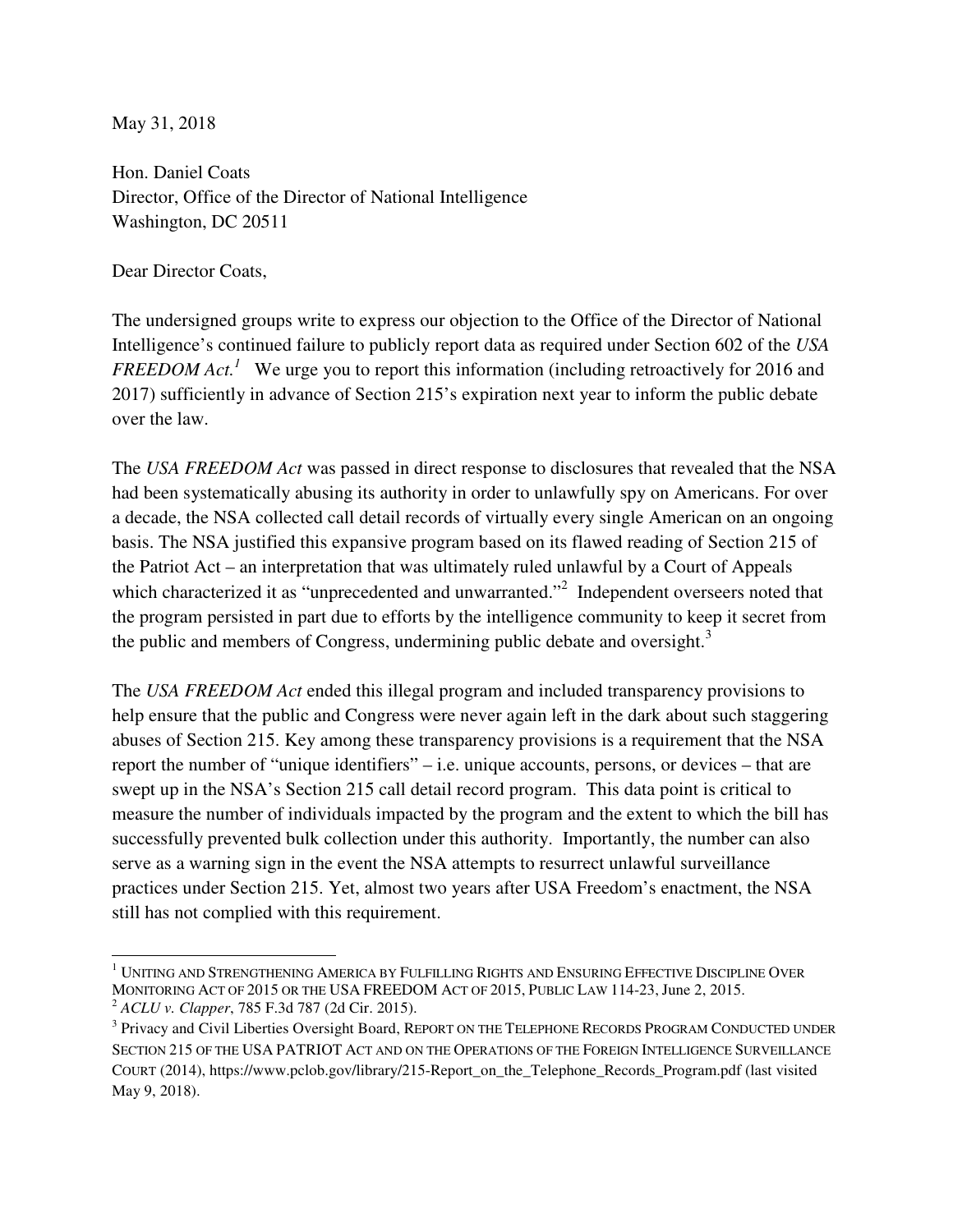At the time that the *USA FREEDOM Act* was being considered in Congress, your office endorsed the bill and its corresponding transparency requirements. Specifically, the Office of the Director of National Intelligence stated, "…we are comfortable with the transparency provisions in this bill, because, among other things, they recognize the technical limitations on our ability to report certain types of information."<sup>4</sup> Given this endorsement, the NSA has no justifiable excuse for continuing to shirk its responsibility to publicly report this number.

We are now faced with precisely the situation this provision was designed to address. In the last year, the number of call detail records collected under Section 215 has surged to over 540 million – over three times what was reported in the previous year.<sup>5</sup> However, without a reporting of the number of unique identifiers impacted, we cannot even partially assess whether this surge is due to easily explainable factors like duplication, or surveillance abuses the *USA FREEDOM Act* explicitly rejected. Your office's public explanation of this surge provides no clear answers to this question.

We write to request that you report the number of unique identifiers (including retroactively for 2016 and 2017) used to communicate information collected under Section 215's call detail record provision sufficiently in advance of the May 30, 2019 reauthorization deadline to inform the public debate. In addition, we request a meeting to discuss the surge in the number of call detail records collected under Section 215, including (1) the factors contributing to the surge, including an estimate of what percent of the increase corresponds to each factor; and (2) a timeline for when the NSA will report this number, as required by law.

If you have questions, please contact Neema Singh Guliani, Legislative Counsel at the ACLU, at nguliani@aclu.org.

Sincerely,

L

Access Now American Civil Liberties Union

<sup>&</sup>lt;sup>4</sup> This statement was made in reference to S.2685, a modified version of the USA Freedom Act that ultimately passed and was also endorsed by the administration. Similar to the final version of the USA FREEDOM Act, this version also required a reporting of a good faith estimate of the number of individuals whose communications were collected under the Section 215 call detail record program and allowed for this estimate to be based on the number of unique identifiers. Attorney General Eric Holder and Director James Clapper, DEPARTMENT OF JUSTICE AND INTELLIGENCE COMMUNITY'S VIEWS ON S.2685, THE USA FREEDOM ACT (Sept. 2, 2014), https://cdt.org/files/2014/09/2014-9-2-FISA-letter-from-AG-and-Clapper-to-Leahy-on-S.-2685-USA-Freedom....pdf.

<sup>&</sup>lt;sup>5</sup> Office of the Director of National Intelligence, Statistical Transparency Report Regarding Use of NATIONAL SECURITY AUTHORITIES, CALENDAR YEAR 2017, pp.33 (2018),

https://www.dni.gov/files/documents/icotr/2018-ASTR----CY2017----FINAL-for-Release-5.4.18.pdf (last visited May 9, 2018).